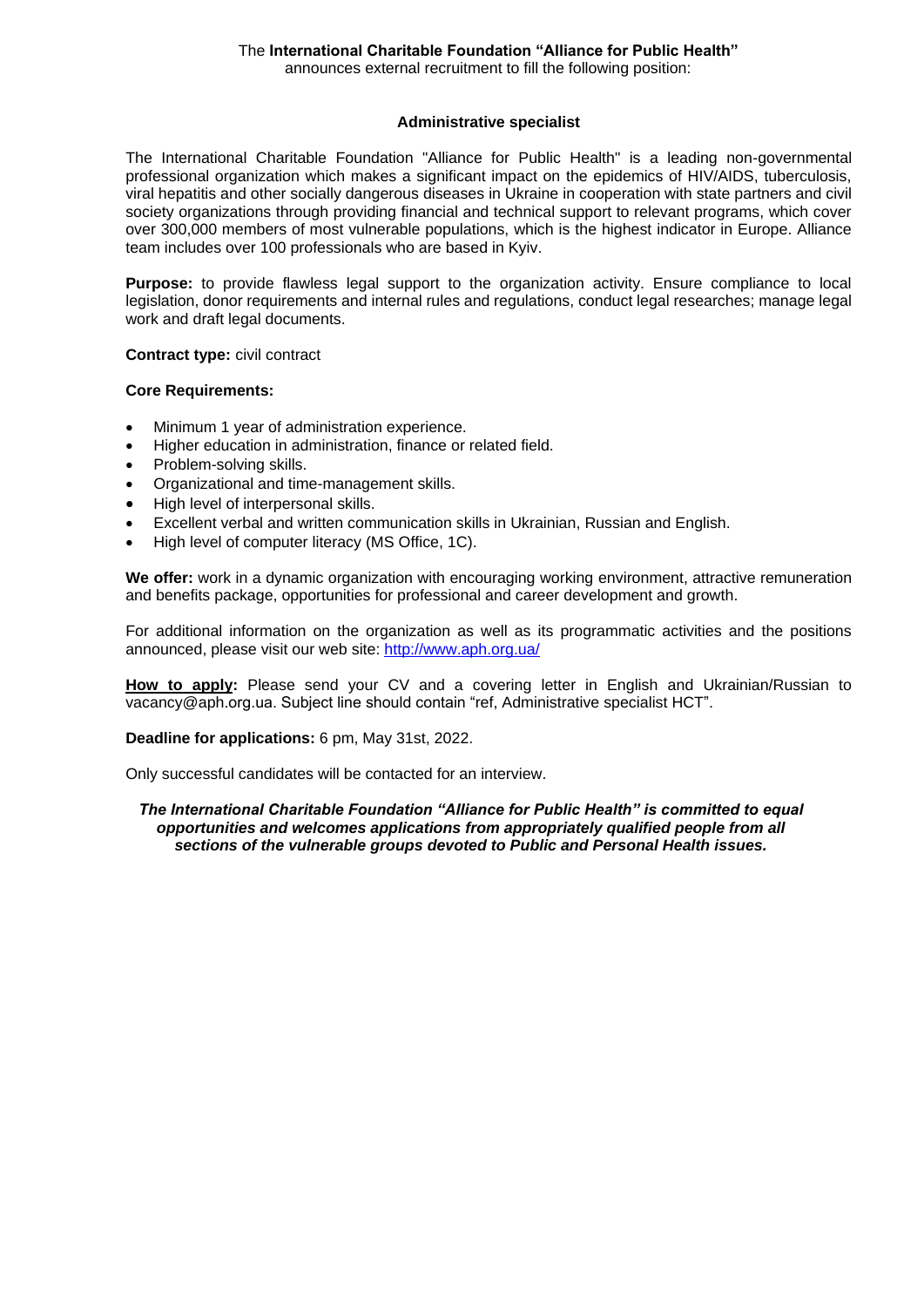**Title:** Administrative specialist **Department:** Finance and Administration **Team:** Administration **Contract Type:** 

**PURPOSE:** To ensure the smooth functioning of the Alliance office in respect to coordination of local and international consultants' service, stationery provision, travel organization and travelers' support and general office support.

### **REQUIREMENTS:**

- Minimum 1 year of administration experience.
- Higher education in administration, finance or related field.
- Problem-solving skills.
- Organizational and time-management skills.
- High level of interpersonal skills.
- Excellent verbal and written communication skills in Ukrainian, Russian and English.
- High level of computer literacy (MS Office, 1C).

## **RESPONSIBILITIES:**

- 1. Processing Documents for Local and International Consultants:
	- Process documents for consultants' payments (agreements, specifications, acts of acceptance).
	- Verify availability of all documents required for consultants, check compliance and accurateness of filling in the Terms of Reference (ToRs) as required by internal Policies and Procedures and Ukrainian legislation, etc.
	- Enter consultants' data into the 1C system; ensure the correctness of the entered information.
	- File and archive consultant documents (consultants' personal files, ToR, other).
	- Prepare list of consultants to be submitted to Accounting team on a monthly basis.
	- Prepare reports on ad hoc requests of the management.
- 2. General Administration Support:
	- Collect local documents (invoices, acts of acceptance, etc.) and place for signatures;
	- Work with office equipment;
	- Assist in large amounts of typing, photocopying, faxing, collating, binding, etc. if required;
	- Report to Head of Administrative Team on administrative issues to ensure efficient and smooth functioning of the Alliance's administrative systems and procedures;
	- Assist in other Administrative Team procedures.
	- Maintain databases (Admin service providers, contacts, other).
	- Copy, file and archive documents (ToRs, orders, agreements, etc.).
	- Maintain filing systems on Admin activities ensuring that the data in them is accurate.
	- Process documents (Payment Orders, ToRs, Acts of Acceptance, specifications, green forms and others if required).
	- Assist in travel support.
	- Scan all the payment documents related to Administration team and attach them to 1C system.
- 3. Workshops, seminars, conferences arrangement:
	- Conducting administrative support on events' arrangement within Ukraine and abroad;
	- Researching venues market to identify opportunities for events;
	- Negotiating on conference service rates and quality conference services, conditions, event's location.
	- Verifying and negotiating on preliminary and final events' budgets on compliance with service providers' agreements and actual costs;
	- Verifying events budget and international hotel rates on compliance with Alliance procedures and policies.
	- Maintain Trainings Matrix: collecting data; being responsible for making appropriate changes;
	- Control over timely processing and payment of training service providers' bills and ensure completion of all trainings related financial documents;
	- Preparation reports on workshops, seminars, and conferences data (cost, number, project).
- 4. Deputization:
	- Substitute Administration Officers in their absence.
- 5. Others:
	- Undertake other reasonable and related tasks.